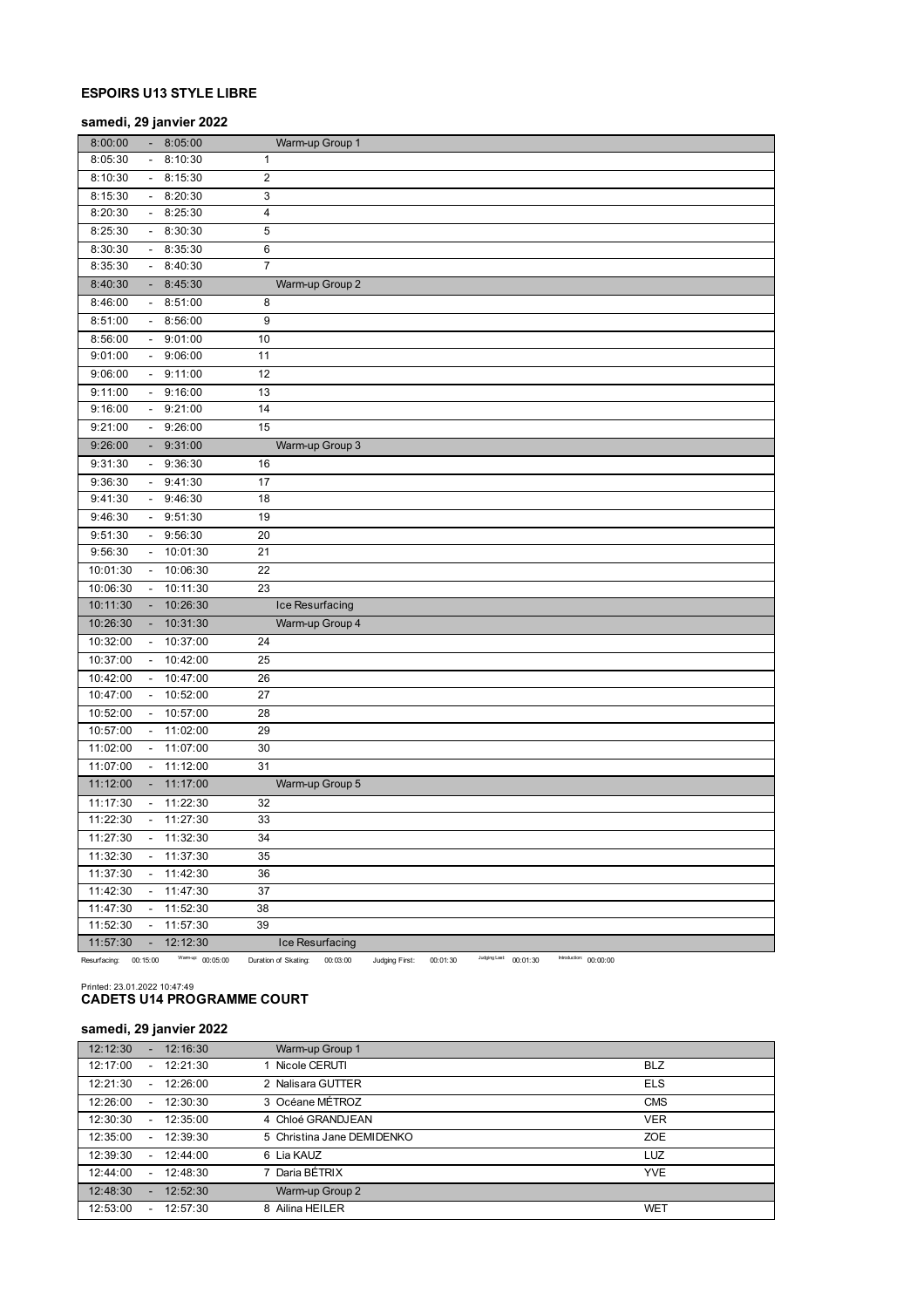| 12:57:30              |        | $-13:02:00$      | 9 Elisa STEFANONI                                                                                                      | <b>BIA</b> |
|-----------------------|--------|------------------|------------------------------------------------------------------------------------------------------------------------|------------|
| 13:02:00              |        | 13:06:30         | 10 Sanna SCHMID                                                                                                        | <b>DUB</b> |
| 13:06:30              |        | 13:11:00         | 11 Elena SEILER                                                                                                        | <b>SJB</b> |
| 13:11:00              |        | $-13:15:30$      | 12 Nevia MANSER                                                                                                        | <b>RAP</b> |
| 13:15:30              |        | 13:20:00         | 13 Giulia MAN                                                                                                          | <b>DAV</b> |
| 13:20:00              |        | $-13:24:30$      | 14 Larissa SCHÜPBACH                                                                                                   | <b>ILE</b> |
| 13:24:30              |        | $-13:28:30$      | Warm-up Group 3                                                                                                        |            |
| 13:29:00              |        | 13:33:30         | 15 Chiara SCHÖLL                                                                                                       | LUZ        |
| 13:33:30              |        | 13:38:00         | 16 Joline HEFTI                                                                                                        | <b>RAP</b> |
| 13:38:00              |        | 13:42:30         | 17 Vivienne MERZ                                                                                                       | <b>BER</b> |
| 13:42:30              |        | $-13:47:00$      | 18 Eugenia SEKULOVSKI                                                                                                  | <b>DUB</b> |
| 13:47:00              |        | 13:51:30         | 19 Stella FREI                                                                                                         | <b>ZOE</b> |
| 13:51:30              |        | 13:56:00         | 20 Elin REYMOND                                                                                                        | <b>BER</b> |
| 13:56:00              |        | $-14:00:30$      | 21 Juliette SCHNELL                                                                                                    | <b>ZUG</b> |
| 14:00:30              |        | $-14:15:30$      | Ice Resurfacing                                                                                                        |            |
| 14:15:30              | $\sim$ | 14:19:30         | Warm-up Group 4                                                                                                        |            |
| 14:20:00              |        | $-14:24:30$      | 22 Elenja RÜEGG                                                                                                        | <b>ILE</b> |
| 14:24:30              |        | 14:29:00         | 23 Alissa ORLANDO                                                                                                      | <b>ZOE</b> |
| 14:29:00              |        | 14:33:30         | 24 Nina Amandine RUCHET                                                                                                | <b>ZOE</b> |
| 14:33:30              |        | $-14:38:00$      | 25 Ginevra BACCHIONI                                                                                                   | <b>KUS</b> |
| 14:38:00              |        | $-14:42:30$      | 26 Mariam BIZER                                                                                                        | <b>WIN</b> |
| 14:42:30              |        | 14:47:00         | 27 Maria POLYAKOVA                                                                                                     | <b>MEY</b> |
| 14:47:00              |        | $-14:51:30$      | 28 Lilou SCHNEITER                                                                                                     | <b>CDF</b> |
| 14:51:30              |        | $-14:56:00$      | 29 Anna SPITZNAGEL                                                                                                     | LUZ        |
| 14:56:00              |        | 15:00:00         | Warm-up Group 5                                                                                                        |            |
| 15:00:30              |        | 15:05:00         | 30 Loane Méline SENTI                                                                                                  | <b>WET</b> |
| 15:05:00              |        | 15:09:30         | 31 Einie VAN DER GEEST                                                                                                 | <b>KUS</b> |
| 15:09:30              |        | 15:14:00         | 32 Chloé DESJARDINS                                                                                                    | <b>MOR</b> |
| 15:14:00              |        | 15:18:30         | 33                                                                                                                     | <b>DUB</b> |
| 15:18:30              |        | 15:23:00         | 35 Leandra TZIMPOUKAKIS                                                                                                | <b>ZOE</b> |
| 15:23:00              |        | 15:27:30         | 36 Ginevra BIAGGINI                                                                                                    | LUG        |
| 15:27:30              |        | 15:32:00         | 37 Felicitas FISCHER                                                                                                   | <b>STM</b> |
| Resurfacing: 00:15:00 |        | Warmup: 00:04:00 | Judging Last:<br>Introduction: 00:00:00<br>00:01:40<br>Duration of Skating: 00:02:20<br>Judaina First:<br>$00.01 - 40$ |            |

ring: 00:15:00 <sup>Warmup:</sup> 00:04:00 Duration of Skating: 00:02:20 Judging

# Printed: 23.01.2022 10:50:17 **CADETS GARÇONS PROGRAMME COURT**

# **samedi, 29 janvier 2022**

| 15:32:00<br>15:36:00    | Warm-up Group 1                                                                                                       |                                                                                                                 |
|-------------------------|-----------------------------------------------------------------------------------------------------------------------|-----------------------------------------------------------------------------------------------------------------|
| 15:36:30<br>$-15:41:00$ | Alan LLORENTE                                                                                                         | FRI                                                                                                             |
| 15:41:00<br>$-15:45:30$ | 2 Aurélian CHERVET                                                                                                    | <b>BER</b>                                                                                                      |
| 15:45:30<br>16:00:30    | Ice Resurfacing                                                                                                       |                                                                                                                 |
|                         | <b>В Польское какадемирование пользование пользование пользование пользование пользование пользование пользование</b> | Transferência de la contrada de la contrada de la contrada de la contrada de la contrada de la contrada de la c |

Resurfacing: 00:15:00 Warm-up: 00:04:00 Duration of Skating: 00:02:20 Judging First: 00:01:40 Judging Last: 00:01:40 Introduction: 00:00:00

#### Printed: 23.01.2022 10:56:50

# **MINI DANSE PATTERN DANCE (WITHOUT KEY POINTS) Foxtrot**

## **samedi, 29 janvier 2022**

| 16:00:30 |          | 16:03:30        | Warm-up Group '   |        |                  |      |          |                                     |                             |     |
|----------|----------|-----------------|-------------------|--------|------------------|------|----------|-------------------------------------|-----------------------------|-----|
| 16:04:00 | -        | 16:08:00        | Kristina MÜLLER / |        | ?/ Tobias GRUBER |      |          |                                     |                             | BAS |
| _ _      | -- -- -- | Warman: co.c.c. | __________        | ------ |                  | $-1$ | -- -- -- | highlight and and and the season of | InterviewSort - - - - - - - |     |

Resurfacing: 00:15:00 Warm-up: 00:03:00 Duration of Skating: 00:01:00 Judging First: 00:02:30 Maging Last: 00:02:30 Mediation: 00:00:00

#### Printed: 23.01.2022 13:46:59 **ESPOIRS DANSE PATTERN DANCE (WITHOUT KEY POINTS) Foxtrot**

#### **samedi, 29 janvier 2022**

| 16:08:00     |          | 16:11:00         |                      | Warm-up Group 1 |                               |          |                        |                        |     |  |
|--------------|----------|------------------|----------------------|-----------------|-------------------------------|----------|------------------------|------------------------|-----|--|
| 16:11:30     |          | 16:16:00         |                      |                 | Leonie WOODTLI / Timon SUHNER |          |                        |                        | HER |  |
| Resurfacing: | 00:15:00 | Warmup: 00:03:00 | Duration of Skating: | 00:01:00        | Judging First:                | 00:03:00 | Judging Last: 00:03:00 | Introduction: 00:00:00 |     |  |

Printed: 23.01.2022 13:48:43

# **CADETS DANSE PATTERN DANCE (WITHOUT KEY POINTS) Westminster Waltz**

# **samedi, 29 janvier 2022**

| 16:16:00 | 16:19:00 | Warm-up Group 1                  |     |
|----------|----------|----------------------------------|-----|
| 16:19:30 | 16:24:30 | Alexandra LEVY / Cédric ROSSBOTH | CDF |
| 16:24:30 | 16:29:30 | Anaïs FERNANDEZ / Maxime EVEQUOZ | NEU |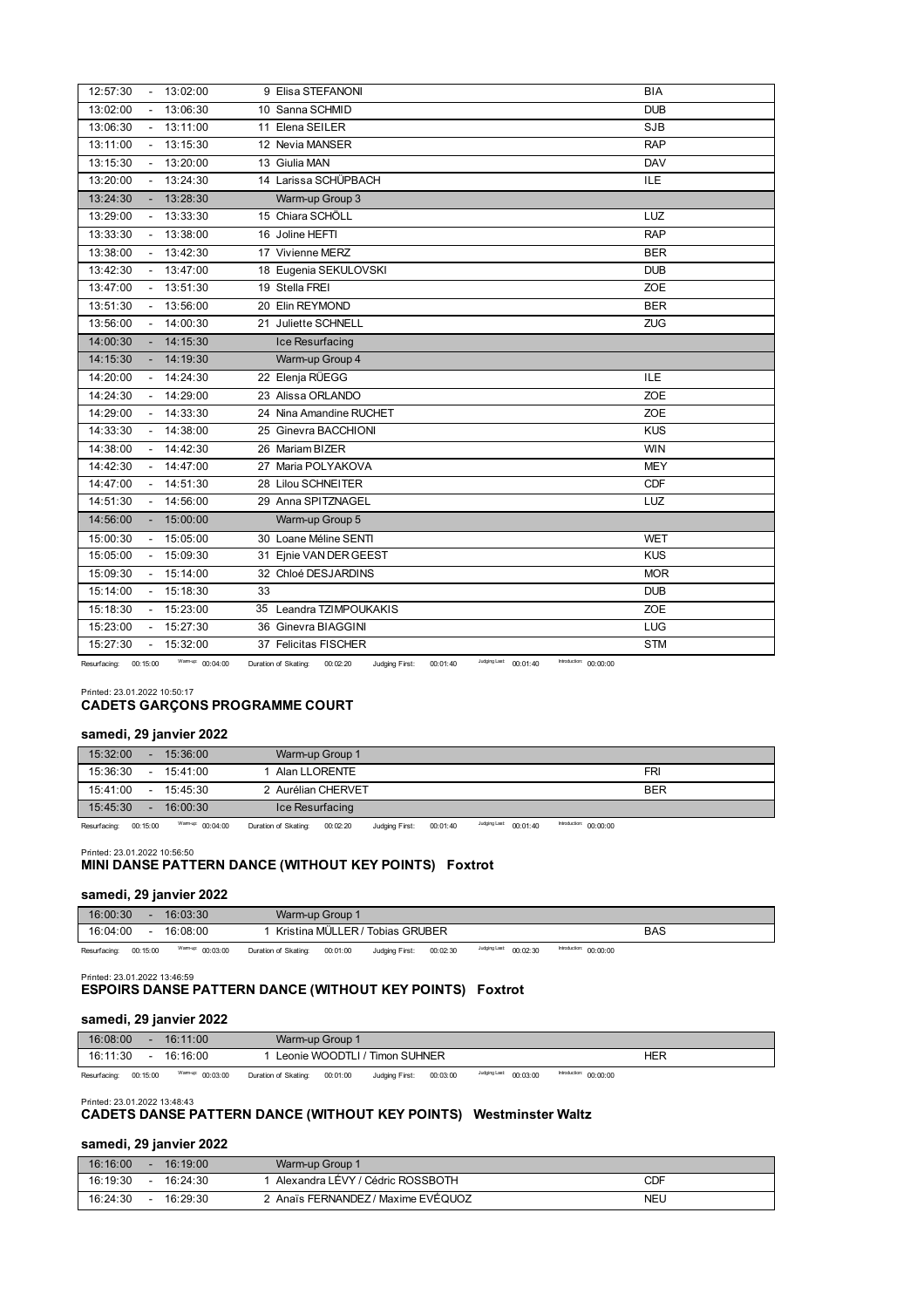| 16:29:30<br>16:34:30 | Levin PERALES<br>Maia PAPRITZ/ | <b>CDF</b> |
|----------------------|--------------------------------|------------|
| 16:34:30<br>16:39:30 | Bianca KOHLER / Max KÄHNY      | <b>THU</b> |

Resurfacing: 00:15:00 Warm-up: 00:03:00 Duration of Skating: 00:01:00 Judging First: 00:03:30 <sup>Judging Last</sup>: 00:03:30 <sup>Introduction:</sup> 00:00:00

#### Printed: 23.01.2022 13:49:19

# **MINI DANSE PATTERN DANCE (WITHOUT KEY POINTS) Dutch Waltz**

### **samedi, 29 janvier 2022**

| 16:39:30     |          | 16:42:30         |                      | Warm-up Group 1 |                                 |          |                        |                        |     |
|--------------|----------|------------------|----------------------|-----------------|---------------------------------|----------|------------------------|------------------------|-----|
| 16:43:00     | $\sim$   | 16:47:00         |                      |                 | Kristina MÜLLER / Tobias GRUBER |          |                        |                        | BAS |
| Resurfacing: | 00:15:00 | Warmup: 00:03:00 | Duration of Skating: | 00:01:00        | Judging First:                  | 00:02:30 | Judging Last: 00:02:30 | Introduction: 00:00:00 |     |

Printed: 23.01.2022 13:49:40

#### **ESPOIRS DANSE PATTERN DANCE (WITHOUT KEY POINTS) European Waltz**

#### **samedi, 29 janvier 2022**

| 16:47:00 | 16:50:00                                  | Warm-up Group 1                    |   |     |
|----------|-------------------------------------------|------------------------------------|---|-----|
| 16:50:30 | 16:55:00                                  | / Timon SUHNER<br>Leonie WOODTLI . |   | HER |
|          | $\sim$ $\sim$ $\sim$ $\sim$ $\sim$ $\sim$ |                                    | . | .   |

Resurfacing: 00:15:00 Warm-up: 00:03:00 Duration of Skating: 00:01:00 Judging First: 00:03:00 Judging Last: 00:03:00 Introduction: 00:00:00

Printed: 23.01.2022 13:50:03

# **CADETS DANSE PATTERN DANCE (WITHOUT KEY POINTS) Blues**

#### **samedi, 29 janvier 2022**

| 17:13:30 | $-17.18.30$ | 4 Anaïs FERNANDEZ / Maxime EVÉQUOZ | <b>NEU</b> |  |
|----------|-------------|------------------------------------|------------|--|
| 17:08:30 | $-17.13.30$ | 3 Alexandra LÉVY / Cédric ROSSBOTH | CDF        |  |
| 17:03:30 | $-17.08.30$ | 2 Bianca KOHLER / Max KÄHNY        | THU        |  |
| 16:58:30 | $-17:03:30$ | Maja PAPRITZ / Levin PERALES       | CDF        |  |
| 16:55:00 | 16:58:00    | Warm-up Group 1                    |            |  |

Resurfacing: 00:15:00 Warm-up: 00:03:00 Duration of Skating: 00:01:00 Judging First: 00:03:30 <sup>Judging Last</sup>: 00:03:30 Introduction: 00:00:00

Printed: 23.01.2022 13:50:23

# **JUNIORS DANSE DANSE RYTHME**

### **samedi, 29 janvier 2022**

| 17:18:30 |        | 17:23:30         | Warm-up Group 1                            |                           |  |
|----------|--------|------------------|--------------------------------------------|---------------------------|--|
| 17:24:00 | $\sim$ | 17:31:00         | Maximilien RAHIER / Kayleigh Ella MAKSYMEC | CHA                       |  |
| 17:31:00 |        | 17:46:00         | Ice Resurfacing                            |                           |  |
|          |        | TAFarmer company | the start was to work.                     | <b>Ballon Arrest Ave.</b> |  |

Resurfacing: 00:15:00 Warm-up: 00:05:00 Duration of Skating: 00:02:50 Judging First: 00:03:40 Maging Last: 00:03:40 Maging Last: 00:03:40

Printed: 23.01.2022 13:50:59

#### **CADETS U15 PROGRAMME COURT**

#### **samedi, 29 janvier 2022**

| 17:46:00 | 17:50:00 | Warm-up Group 1              |            |
|----------|----------|------------------------------|------------|
| 17:50:30 | 17:55:00 | 1 Aline KÄLIN                | <b>RAP</b> |
| 17:55:00 | 17:59:30 | 2 Nika BEDNYAGINA            | <b>ZOE</b> |
| 17:59:30 | 18:04:00 | 3 Anne GUAN                  | <b>CHA</b> |
| 18:04:00 | 18:08:30 | 4 Mara Aurora PFENNINGER     | <b>DUB</b> |
| 18:08:30 | 18:13:00 | 5 Léane LORENZ               | <b>NEU</b> |
| 18:13:00 | 18:17:30 | 6 Kira TORSHINA              | <b>KUR</b> |
| 18:17:30 | 18:22:00 | 7 Tabea SCIARANETTI          | <b>KUS</b> |
| 18:22:00 | 18:26:00 | Warm-up Group 2              |            |
| 18:26:30 | 18:31:00 | 8 Sabina MESIC               | <b>LUG</b> |
| 18:31:00 | 18:35:30 | 9 Meja WIKSTRÖM              | ZUG        |
| 18:35:30 | 18:40:00 | 10 Sophie Anna-Lena BUCHMANN | <b>WIN</b> |
| 18:40:00 | 18:44:30 | 11 Laia MEILI                | <b>WIN</b> |
| 18:44:30 | 18:49:00 | 12 Valeria ACKERMANN         | <b>ZUG</b> |
| 18:49:00 | 18:53:30 | 13 Giada HOWALD              | LAM        |
| 18:53:30 | 18:58:00 | 14 Maya HALLER               | <b>MEY</b> |
| 18:58:00 | 19:02:30 | 15 Eline ZEHNDER             | <b>KUS</b> |
| 19:02:30 | 19:06:30 | Warm-up Group 3              |            |
| 19:07:00 | 19:11:30 | 16 Sophie BÉTRIX             | <b>YVE</b> |
| 19:11:30 | 19:16:00 | 17 Elisa VANANTI             | <b>LUG</b> |
| 19:16:00 | 19:20:30 | 18 Antonina MARKOVA          | <b>ZOE</b> |
| 19:20:30 | 19:25:00 | 19 Lara BONTEMS              | <b>MTH</b> |
| 19:25:00 | 19:29:30 | 20 Marija MARKOVA            | <b>ZOE</b> |
| 19:29:30 | 19:34:00 | 21 Julia BOSANAC             | <b>ZOE</b> |